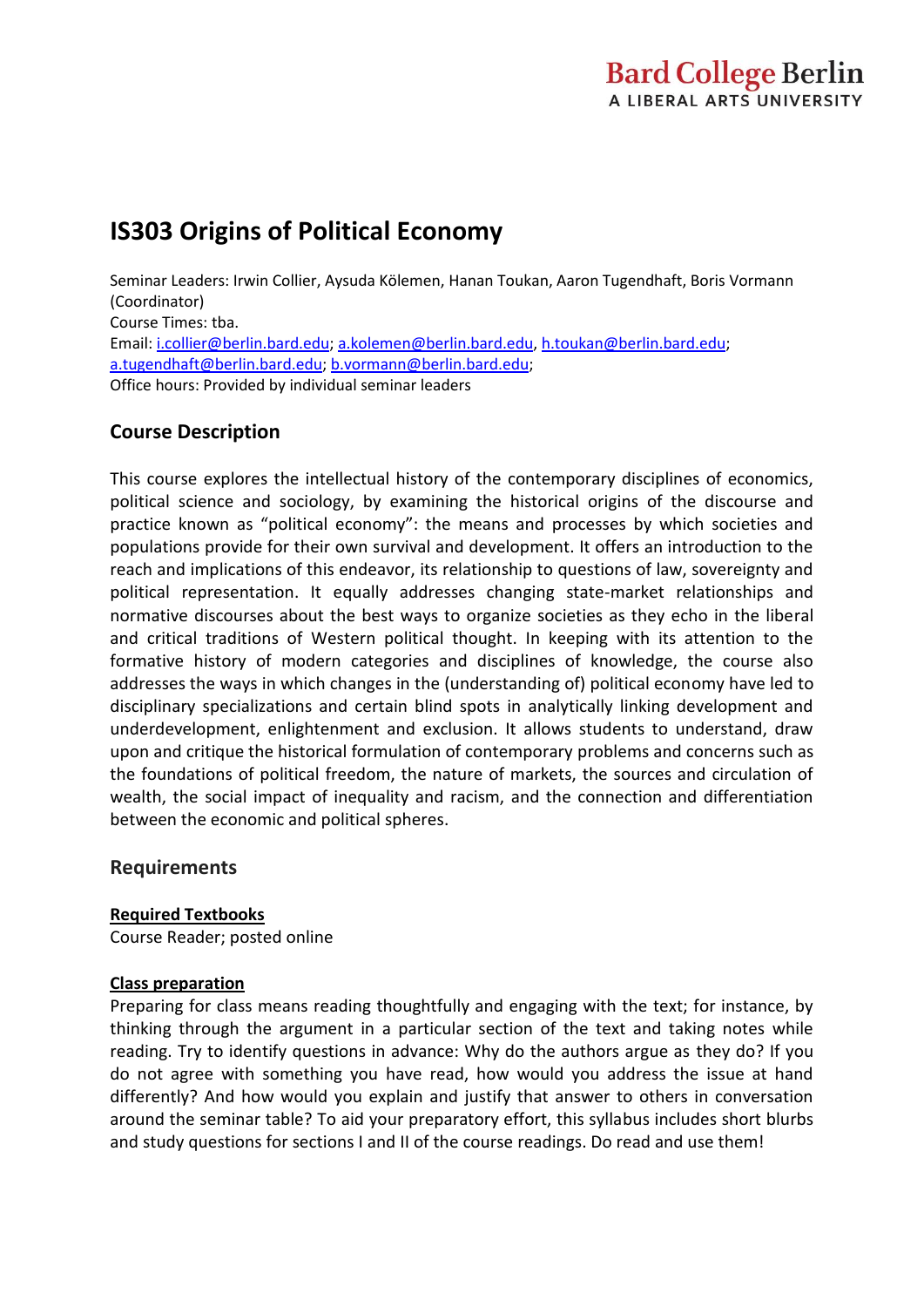2

### **Attendance**

Because Bard College Berlin has an intensive, student-centered and seminar-based educational model, attendance at all sessions of courses is mandatory. Students may be excused if circumstances outside of their control prevent their attendance. Two absences will not affect the participation grade or require documentation. Every unexcused additional absence from a 90-min session lowers the participation grade by one step (i.e., from B+ to B). Bard College Berlin does not offer credit for any course in which a student has missed more than 30% of classes, regardless of the reasons for the absences, whether excused or unexcused. Students facing the unusual situation of long-term, serious medical or personal emergencies (generally lasting more than two weeks) can request a Leave of Absence, to be approved by the Dean, Associate Dean, Head of Student Life, or Director of Academic Services. The 30% rule applies even in these cases.

### **Assignments and Grade Breakdown**

# ● **Classroom Participation 30% (2\*15%)**

This seminar involves thoughtful and active participation in class discussions and working groups. The classroom is a protected space and you should feel free to voice your arguments and comments. Please do not hesitate to address the seminar leaders if you feel that this is not the case.

### ● **Group Film Presentations 20%**

Groups will create a film (i.e., a filmed presentation, sketch, mini-documentary, etc.) which will be discussed in the lecture hall/online during the closing session. In their presentations, groups will look back at the term and revisit one pertinent tradition of thought or problem of political economy in more detail. Clips will be no longer than 5 minutes. Details and formats will be discussed with seminar leaders in the respective sections.

# ● **10 Response Papers (each ~500-600 words; 10\*5%) 50%**

Each student is required to write 10 response papers (1.5-spaced, 12 pt., Times New Roman) on sessions of their choice (i.e., **five of which before, and five after the fall break**).

Response papers should include a short abstract of the primary texts' main tenets, an analysis (not simply your personal reaction) that embeds the reading in earlier class discussions, and the articulation of one central synthetic question that engages the issues and debates addressed in the reading as a starting point for broader discussion.

- Response papers need to be submitted **per email by the beginning of the respective session**. **Late submissions will not be accepted!**
- Indicate your **name, the number of the response paper, and the date of submission** in the header of the document.
- In consultation with the instructor students may have the option to give a 20 minute class presentation to substitute for two response papers.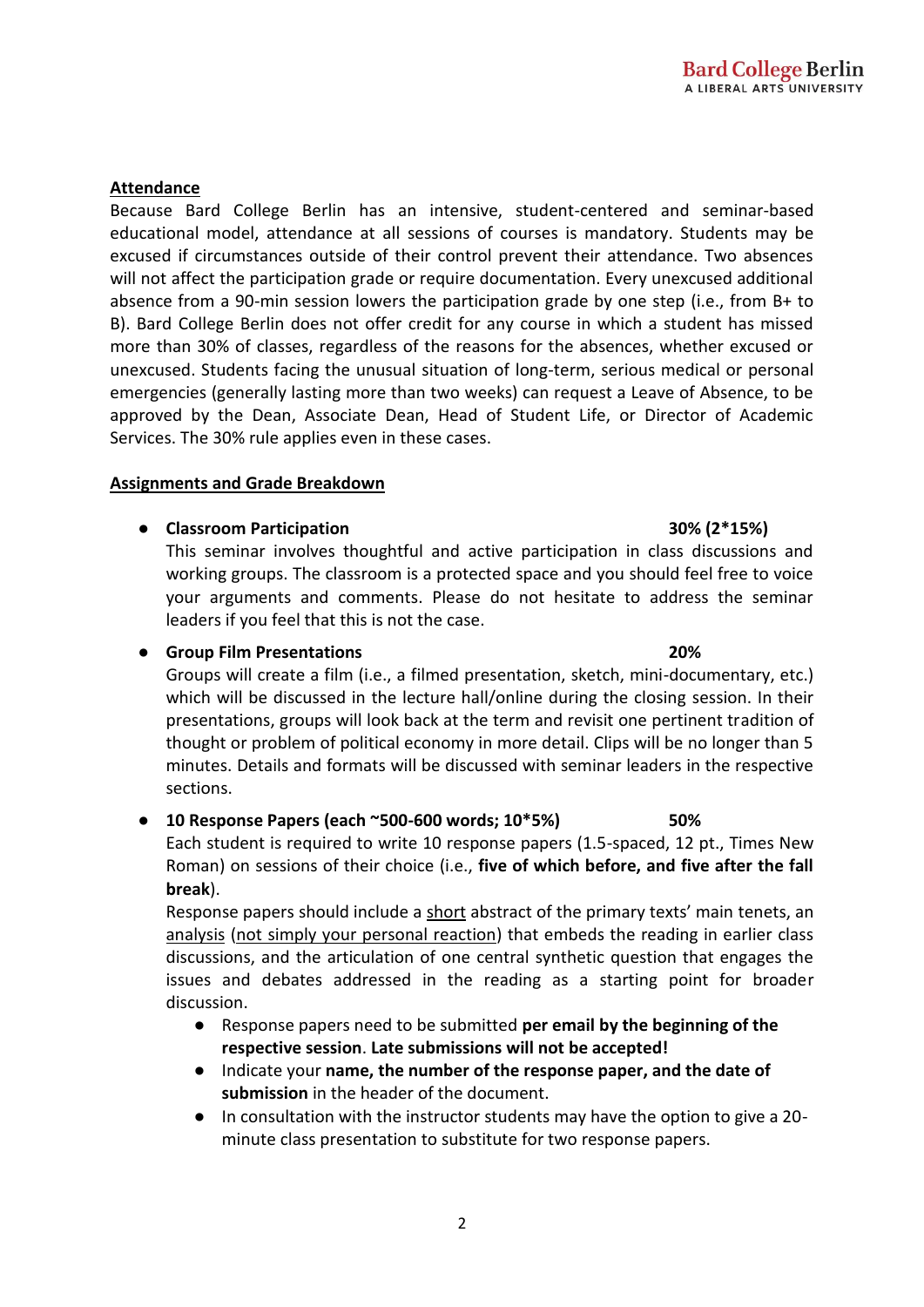### **Schedule**

Highlighted sessions will be held jointly in the Lecture Hall/online

| Week<br><b>Beginning</b>                           | <b>Session 1</b>                                                                                                                                          | <b>Session 2</b>                                                                                                                                | <b>Assignments</b>                              |  |
|----------------------------------------------------|-----------------------------------------------------------------------------------------------------------------------------------------------------------|-------------------------------------------------------------------------------------------------------------------------------------------------|-------------------------------------------------|--|
| I. The Idea of Society and the Birth of Liberalism |                                                                                                                                                           |                                                                                                                                                 |                                                 |  |
| $\mathbf{1}$<br>Aug 31                             | <b>Introduction</b><br><b>What is Political Economy?</b><br>Freeden, Liberalism, Chs. 1, 2                                                                | *Lecture hosted by Aaron Tugendhaft*<br><b>Sovereignty and Mercantilism</b><br>Bodin, Six Books (1606), ch. 8<br>Mun, England's Treasure (1628) |                                                 |  |
| $\overline{2}$<br>Sept 7                           | <b>The Commonwealth</b><br>Hobbes, Leviathan (1651), Letter<br>Dedicatory, Introduction, chs. 13, 17, 18                                                  | <b>Bourgeois Liberty</b><br>Locke, Second Treatise (1689),<br>chs. 2, 3, 4, 5, 9                                                                |                                                 |  |
| 3<br>Sept 14                                       | <b>Government and Commerce</b><br>Montesquieu, The Spirit of the Laws<br>(1748), Bks. 3, 7, 20                                                            | <b>Civilization as Degeneration</b><br>Rousseau, Second Discourse (1755), Pt. 2<br>Rousseau, Social Contract (1762), Bk. 1                      |                                                 |  |
| 4<br>Sept 21                                       | *Lecture hosted by Irwin Collier*<br><b>Harmonious Orders</b><br>Smith, Wealth of Nati. (1776), chs. 1.1-3<br>Smith, Theory of Moral Sen. (1759), ch. 1.1 | <b>Utilitarianism</b><br>Bentham, Principles of Morals and<br>Legislation (1789), chs. 1, 2, 4, 13<br>Bentham, Panopticon Lett. (1787), 1, 2, 5 | <b>Five</b><br><b>Response</b><br><b>Papers</b> |  |
| 5<br>Sept 28                                       | <b>The Dismal Science</b><br>Malthus, On Population (1789),<br>chs. 1, 5, 10, 15                                                                          | <b>Foreign Trade</b><br>Hume, On the Balance of Trade (1752)<br>Ricardo, On Foreign Trade (1817)                                                |                                                 |  |

### **II. Challenges and Reconfigurations of Liberalism**

|        | Industrialization and Inequality          |
|--------|-------------------------------------------|
| 7      | Mill, Employment of Children (1832); On   |
| Oct 12 | Liberty (1859), ch. 1; from Principles of |
|        | Political Economy (1870)                  |

**National Political Economy** List, *The National System of Political Economy* (1841), chs. 11, 14, 15

**Historical Materialism** Marx, *Estranged Labor* (1844) Marx & Engels, *Communist Manifesto* (1848)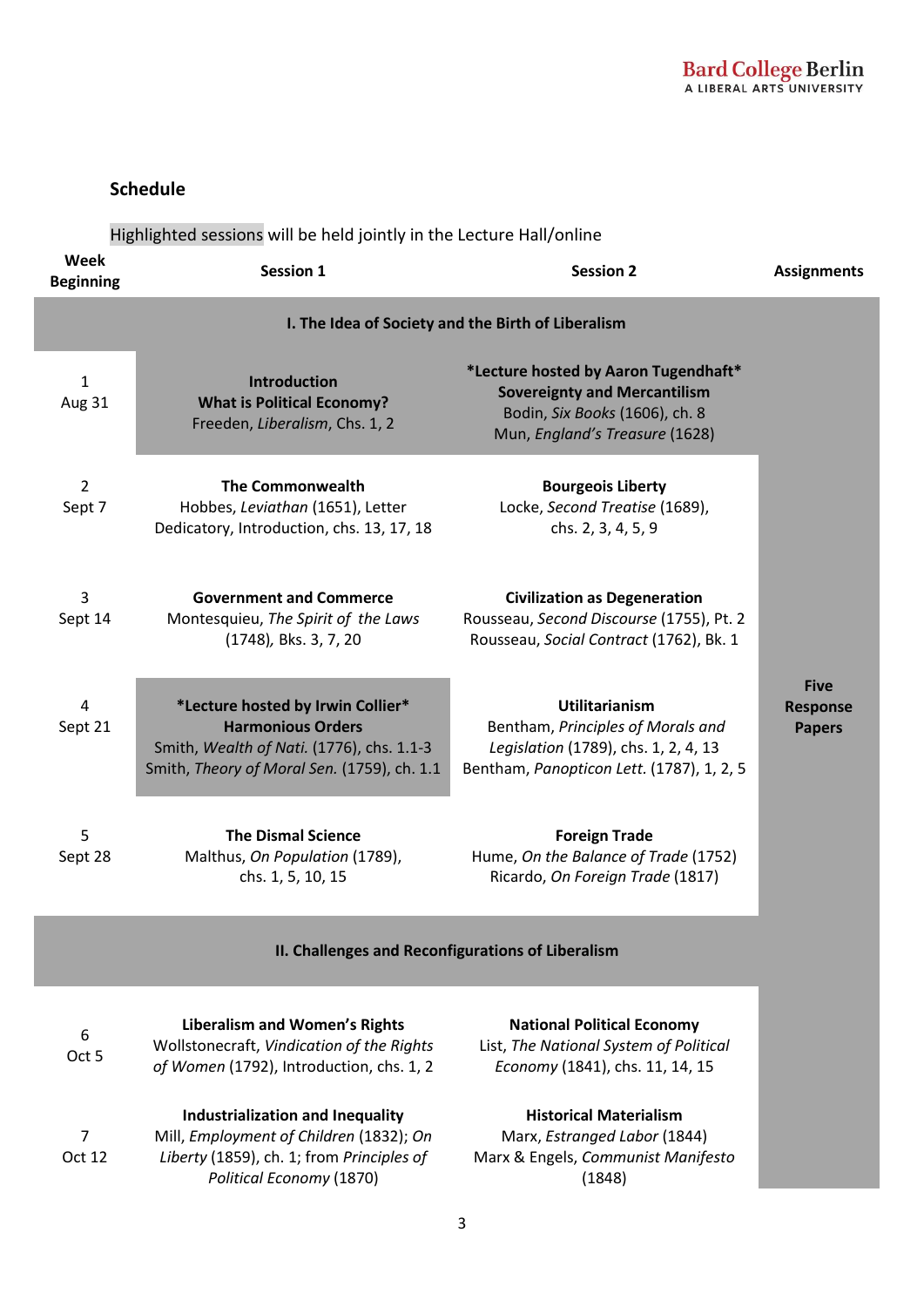### *Fall break Oct 19-25*

| 8<br>Oct 26                           | *Lecture hosted by Hanan Toukan*<br><b>Kapital</b><br>Marx, Value, Price & Profit (1865)                                                | Imperialism<br>Luxemburg, The Accumulation of Capital<br>(1913), ch. 27                                                                                                                                   |                                                 |  |
|---------------------------------------|-----------------------------------------------------------------------------------------------------------------------------------------|-----------------------------------------------------------------------------------------------------------------------------------------------------------------------------------------------------------|-------------------------------------------------|--|
| 9<br>Nov <sub>2</sub>                 | <b>Capitalism and Race</b><br>James, The Black Jacobins (1963),<br>Prologue, ch. 2                                                      | <b>Reconstruction and Its Retelling</b><br>DuBois, Black Reconstruction (1935),<br>chs. 1, 17                                                                                                             |                                                 |  |
| III. The Great Debates of the Present |                                                                                                                                         |                                                                                                                                                                                                           |                                                 |  |
| 10<br>Nov 9                           | *Michael Weinman Lecture*<br><b>Rationalization</b><br>Weber, Science as a Vocation (1918)<br>Weber, from Politics as a Vocation (1919) | <b>Saving Capitalism from Itself</b><br>Keynes, Economic Consequences of the<br>Peace (1919); End of Laisser-Faire (1926);<br>Open Letter to the President (1933);<br>General Theory of Employment (1937) | <b>Five</b><br><b>Response</b><br><b>Papers</b> |  |
| 11<br><b>Nov 16</b>                   | <b>Capitalism as Creative Destruction</b><br>Schumpeter, Capitalism, Socialism, and<br>Democracy (1942), chs. 7, 8, 13                  | <b>Markets and Information</b><br>von Mises, Economic Calculation (1920)<br>Hayek, Use of Knowledge in Soc. (1945)                                                                                        |                                                 |  |
| 12<br><b>Nov 23</b>                   | *Lecture hosted by Boris Vormann*<br><b>Embedded Markets</b><br>Polanyi, The Great Transformation (1944),<br>chs. 6, 12, 21             | <b>Capitalism and Freedom</b><br>Friedman, Capitalism and Freedom<br>(1962), chs. 1, 2                                                                                                                    |                                                 |  |
| 13<br><b>Nov 30</b>                   | <b>Development of Latin America</b><br>Prebisch, Economic Development of Latin<br>America (1950), chs. 1, 2, 6                          | *Lecture hosted by Aysuda Kölemen*<br><b>Underdevelopment of Africa</b><br>Rodney, How Europe Underdeveloped<br>Africa (1972), Preface, ch. 6                                                             |                                                 |  |
| 14<br>Dec 7                           | <b>Financial Capitalism and Space</b><br>Excerpts from Friedman (1988), Sassen<br>(1996/2002); Simon (1995); Robinson<br>(2002)         | *** Group Film Presentations***                                                                                                                                                                           |                                                 |  |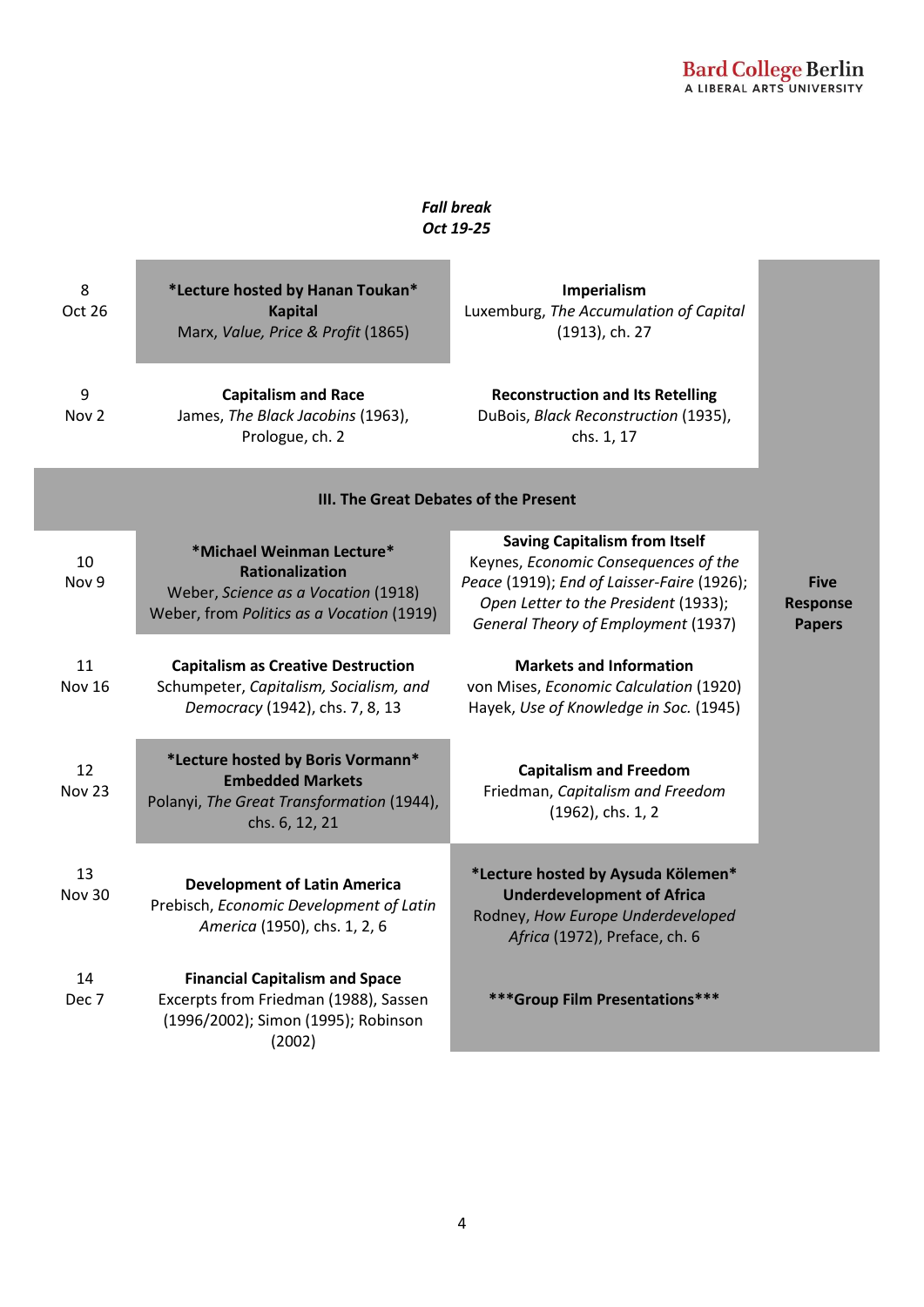### **Course Overview, with study questions**

For all readings, please familiarize yourself with the biographical background of the authors and the historical context of their writing. Who are the audiences they were trying to reach? Why were their claims important in that particular moment in time? How do they refer back to earlier discussions in political economy? (Consider doing this in small groups in order to share tasks and generate questions to bring with you to seminar.)

### **I. The Idea of Society and the Birth of Liberalism**

After the discovery of the so-called New World, European societies began to question their own feudal hierarchies and political set-up. How should states be organized? Who should have the right to govern? These are just two of the central questions that social contract theorists posed in the 17th and 18th century to legitimate and, ultimately, transcend absolute state power. By contrast, economic liberty, political freedom, and individual selfdetermination were central tenets of liberalism -- and most liberal authors of the 18th and 19th century would have agreed that it is markets that are best suited to bring about these objectives. While an earlier strand of liberalism emphasized the economic dimension of the market and its liberating potential in the context of bourgeois revolutions and the overcoming of the absolutist state, later liberal thinkers that have witnessed the social upheavals and environmental problems brought about by the industrial revolution added a more social dimension to economic life and the people who led it.

### Study Questions

- Social contract theorists assumed a hypothetical state of nature to better fathom the contours of a state of society -- and to legitimate their critique of it. How do the conceptions of the state of nature and the state of society differ among the authors? And for what precise purpose?
- In the different readings: Who is included by the authors to belong to civil society and who is not? On which basis are inequalities among humans legitimate, according to the different authors? What types of liberties do the authors envisage, and at what point can they become a social problem?
- How do, or may, markets produce social order? Why are they conducive to democracy? What legitimates market order?
- What are the limits of democracy and why should it be reined in? What are the institutions beyond the market that make democracy work?